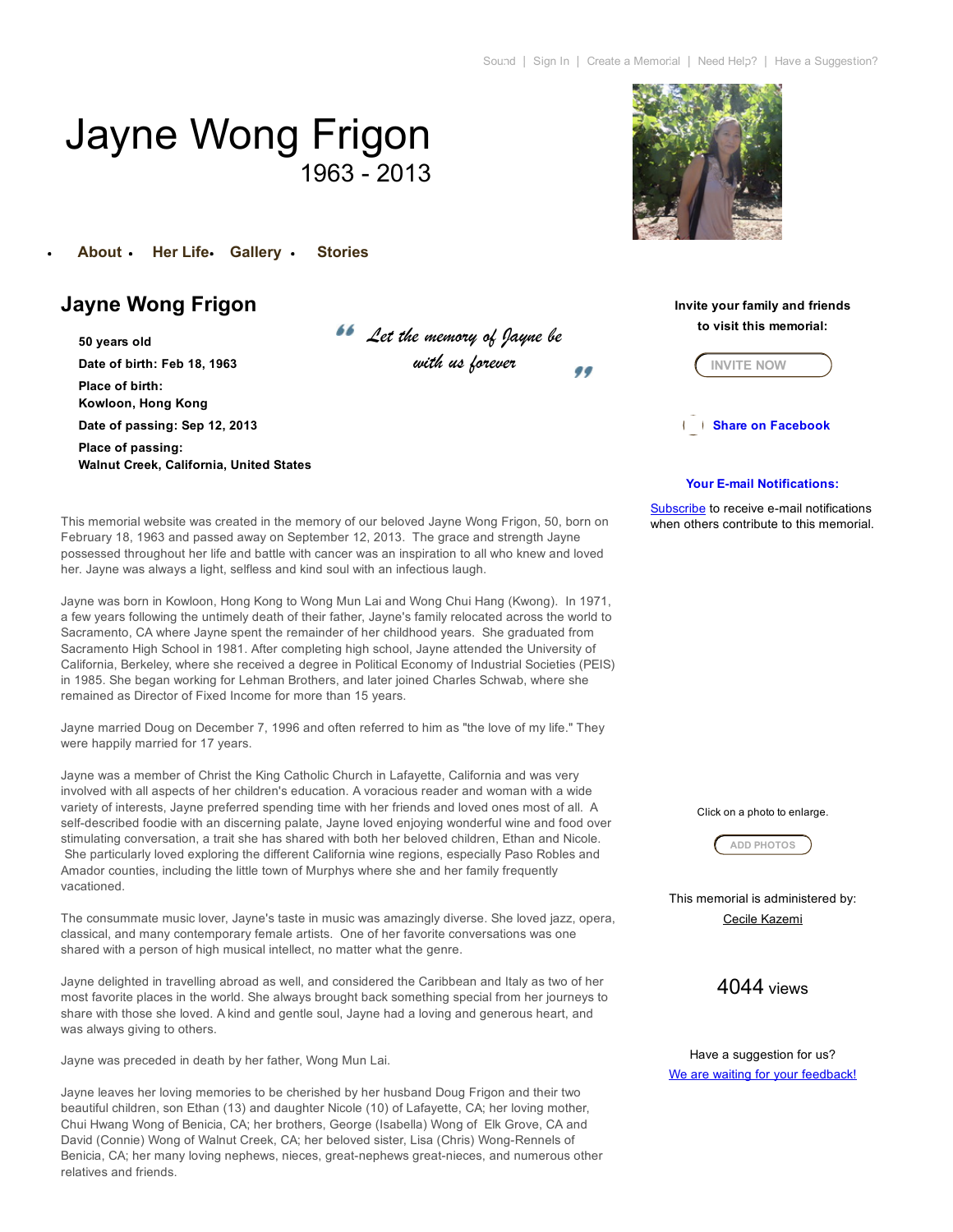She will be terribly missed and never forgotten. Her loving spirit continues to surround us.

Family and friends will gather to honor Jayne's life this Friday September 20th at Christ the King Church, 199 Brandon Road in Pleasant Hill. The viewing will be held from 9:30 -10:30AM, immediately followed by the Funeral Service at 10:30AM. The burial will commence after the service concludes at Queen of Heaven Cemetery 1965 Reliez Valley Road in Lafayette. A reception will be held at the Van Galder home from approximately 12:30-3:00PM at 3477 Monroe Avenue in Lafayette (Betw Moraga Blvd and 1st St). Please use street parking.

In lieu of flowers the Frigon and Wong families have set up a college scholarship fund accepting donations for Ethan and Nicole:

Ethan & Nicole Frigon Scholarship Fund c/o Jim Gordon 3258 Judith Lane Lafayette, CA 94549

Or, to honor Jayne, the families request memorial donations be made to The Triple Negative Breast Cancer Foundation [http://www.tnbcfoundation.org](http://www.tnbcfoundation.org/)

"Closed eyes, heart not beating, but a living love." ― Avis Corea

## Memorial Tributes **A TRIBUTE CEAVE A TRIBUTE**

This tribute was added by Cecile Kazemi on 18th February 2014

"Thinking of you today, dear Jayne.

Life is eternal, and love is immortal, and death is only a horizon; and a horizon is nothing save the limit of our sight.

Rossiter Worthington Raymond"

#### **[Share](javascript:void(0))**

This tribute was added by Bill McLawhon on 20th September 2013

"Oh, sweet Jayne, I'm so sorry to hear you've left us. What a treat to work with you all those years ago- we had a lot of great laughs. You taught me how to read my first bond book! Doug, my thoughts and prayers are with you and your children."

**[Share](javascript:void(0))** 

This tribute was added by **Saundra Anderson** on 20th September 2013

"As a former Schwab colleague, I had the pleasure of working with Jayne in Fixed Income and enjoyed the joy you both shared on your wedding day. May all the wonderful memories and God's grace hold you together at this most difficult time. Jayne is with the angels!"

**[Share](javascript:void(0))** 

This tribute was added by Camilla Wilson on 19th September 2013

"Our thoughts and prayers go out to Jayne's family (from fellow Springhill-ers). May she live on through her children!"

**[Share](javascript:void(0))**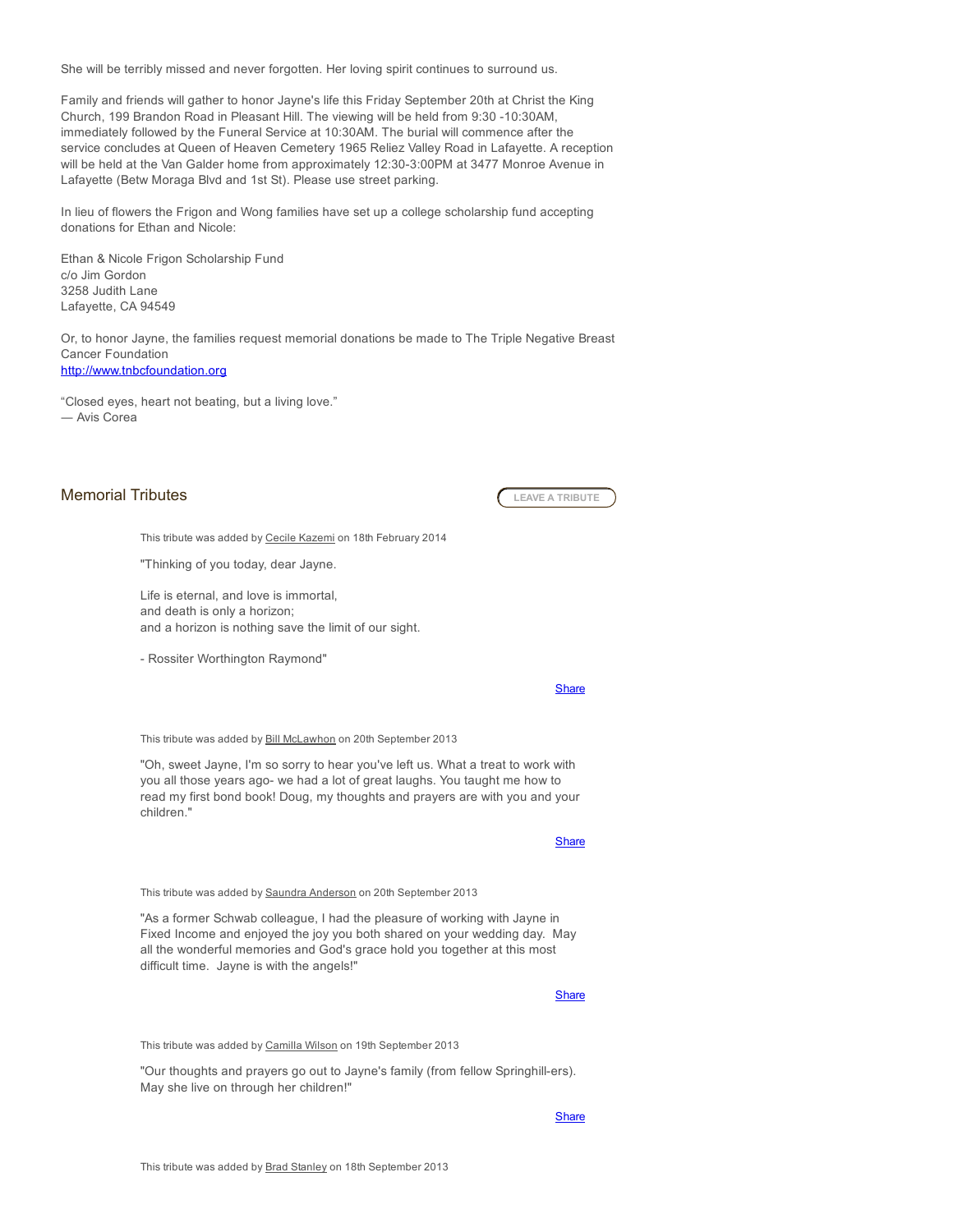## "Doug,

So sorry to hear about your loss. I have not seen you in 25 years but have such fond memories of you back in the old days. Would love to catch up - hang in there old buddy! You have no idea how many people's lives you have influenced in a positive way - mine included."

## **[Share](javascript:void(0))**

This tribute was added by Barbara Alexander on 18th September 2013

## "Doug,

So sorry to hear about Jayne. You and your family are in my thoughts often and even more so now! Thoughts and prayers to you and your family! Barb Mckinley Alexander"

**[Share](javascript:void(0))** 

This tribute was added by Ed Groszewski on 17th September 2013

"At times human interactions can be uncomfortable, trivial, or difficult. It was never that way with Jayne. She had such kind eyes that were true to her genial nature. Jayne was a calming presence, blessed with uncommon inner peace and strength. Her smile was contagious, her thoughtfulness always genuine. You will be missed Jayne, so very much."

**[Share](javascript:void(0))** 

### This tribute was added by Garth Terlizzi on 17th September 2013

"Doug, I am so sorry to hear about Jayne. Although we haven't seen each other lately, I remember you and your children meeting me at the Marriott in Walnut Creek. Unfortunately, I never met Jayne, but you always had kind words for her. May God's peace be with you, Ethan, and Nicole during this time and the coming years. Our thoughts and prayers go to both yours and Jayne's families."

**[Share](javascript:void(0))** 

This tribute was added by Wendi Giordano on 17th September 2013

"Jayne, you were such a dear, dear friend. I was so blessed to get to know you as our daughters became friends. I will so miss our "play dates" when we picked up the kids, laughing with you and being in your kind, sweet presence. You were the best and I see the best of you continuing on in your wonderful kids. Love you, Jayne."

## **[Share](javascript:void(0))**

#### This tribute was added by Lorraine Hughes on 17th September 2013

"The Doctors and Staff at Contra Costa Oncology would like to extend our deepest sympathy. We were blessed to know Jayne and love her and her family. We will miss her dearly. Our hearts, thoughts and prayers.are with Doug, Ethan, Nicole and Jayne's extended famliy."

## **[Share](javascript:void(0))**

This tribute was added by Kay Isola on 17th September 2013

"Jayne was a fellow parent from the AIM Class at BV. While I didn't know her well, her outreach and kindess to me was incredible. Even while going through her own treatment, when she learned of my double mastectomy, she offered to help me in any way she could. I will never forget her unselfishness. Many blessings and prayers to her family and children."